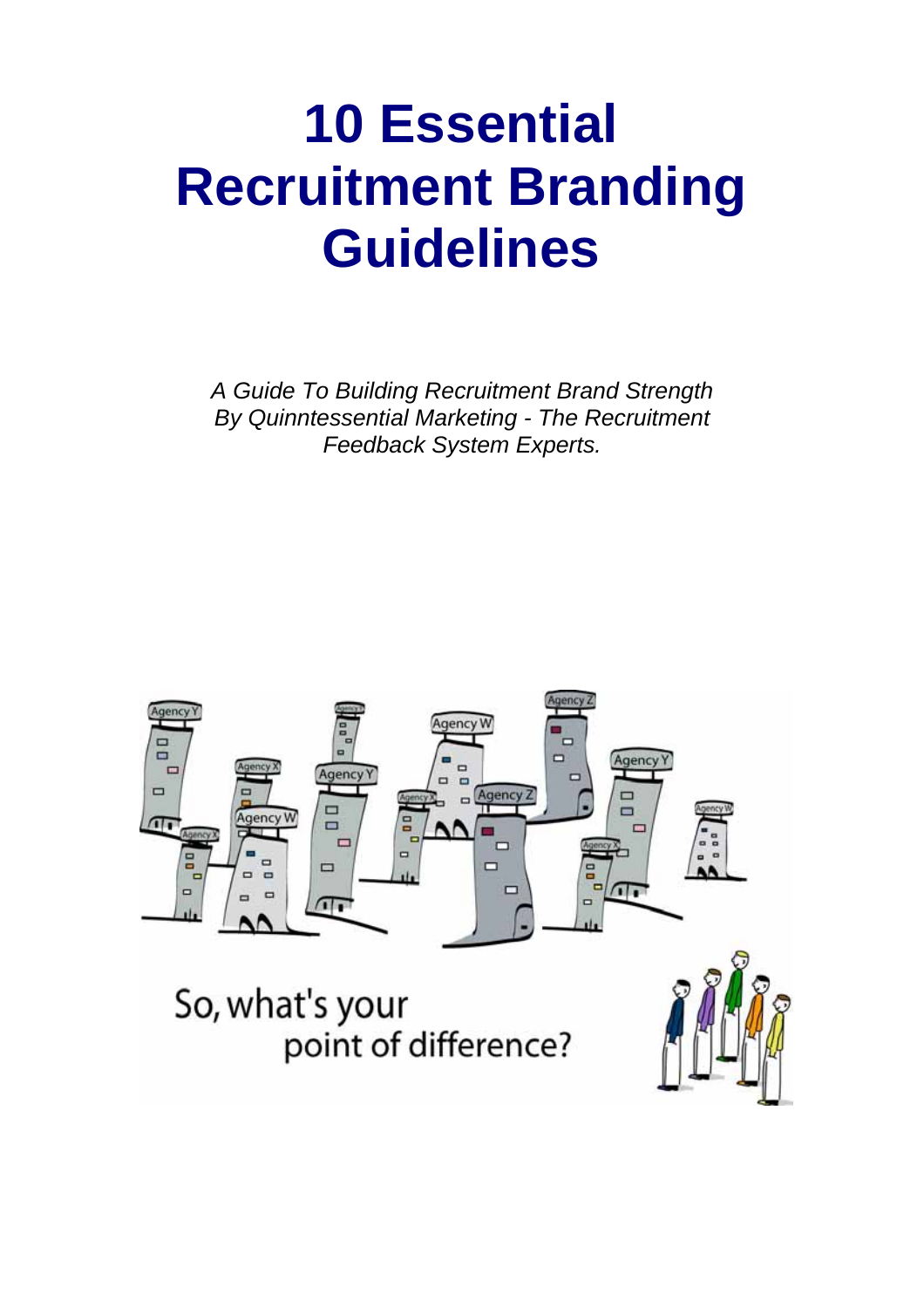#### **THIS IS A FREE MARKETING GUIDE**

You may share it with anyone you like. It is available to view without registration here: http://ow.ly/4obAy You may send it by email. You may tweet it. You may let people download it from your website. You may print it. You may give it as a gift! You may do anything you want with it EXCEPT sell it or change it.

# **In this document:**

| $\rightarrow$ |       |                                                                         |  |
|---------------|-------|-------------------------------------------------------------------------|--|
| $\rightarrow$ |       |                                                                         |  |
| $\rightarrow$ |       |                                                                         |  |
|               | (1)   |                                                                         |  |
|               | (II)  |                                                                         |  |
|               | (III) |                                                                         |  |
|               | (IV)  |                                                                         |  |
|               | (V)   |                                                                         |  |
|               | (VI)  | UNDERSTAND THE RELATIONSHIP BETWEEN BRAND STRENGTH & MARGIN PRESSURE  8 |  |
|               | (VII) |                                                                         |  |
|               |       |                                                                         |  |
|               | (IX)  |                                                                         |  |
|               | (x)   | UNDERSTAND THE RELATIONSHIP BETWEEN PR AND BRANDING 9                   |  |
| $\rightarrow$ |       |                                                                         |  |
| $\rightarrow$ |       |                                                                         |  |
| $\rightarrow$ |       |                                                                         |  |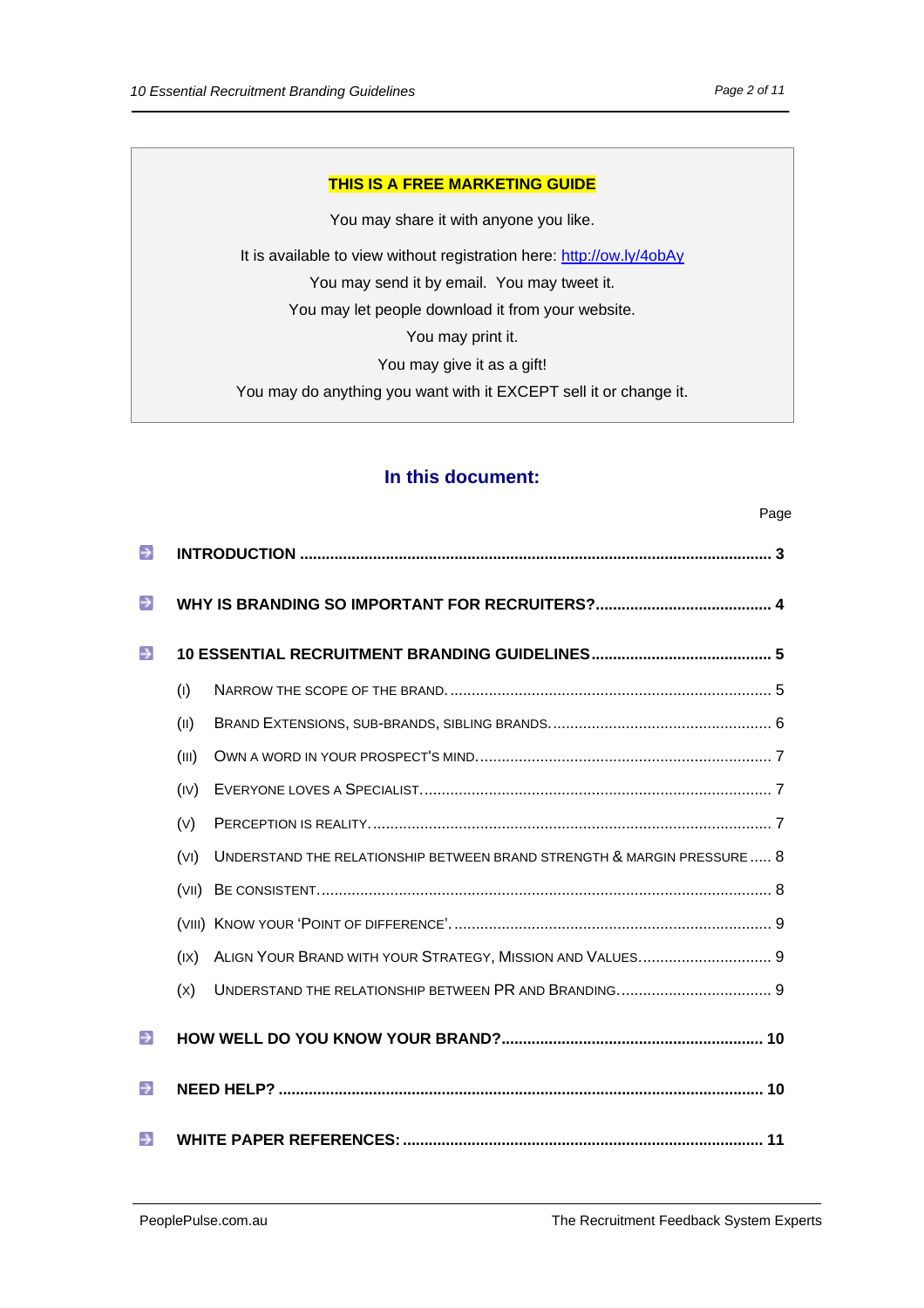# <span id="page-2-0"></span> $\rightarrow$  Introduction

Dear Recruiter,

The 10 Essential Recruitment Branding Guidelines contained within this document is vital reading for all Recruitment Agencies serious about improving the strength of their recruitment brand.

Each guideline is based on a proven branding principle drawn from a variety of sources – respected marketing text books, commentary from leading brand 'thought-leaders' and Quinntessential's own experience in working with recruitment firms over the last 10 years.

Each branding guideline contained within this document has been written with the recruitment industry in mind to ensure that you are provided with relevant and useful information that can be directly applied to your own situation.

Read, absorb and, most importantly, act. And if you have any comments or questions about the information contained in this document I welcome your enquiry.

Kind regards,

Paul Quinn

#### Managing Director **Quinntessential Marketing**

Proud Owners of PeoplePulse > Empowering Better Business Decisions

p : +61 2 9232 0172 w : [http://www.quinntessential.com.au](http://www.quinntessential.com.au/)

Develop a web-based client, candidate or staff feedback system with PeoplePulse – [http://www.peoplepulse.com.au](http://www.peoplepulse.com.au/)

#### **Our Awards:**

- :: Winners of the BRW Magazine Fast 100 Award (2010).
- :: Winners of the Deloitte Technology Fast 500 Asia Pacific Award (2010).
- :: Winners of the SmartCompany Fastest 50 Growing Companies Award (2009).
- :: Winners of the Deloitte Technology Fast 50 (Australia) Award (2009).
- :: Winners of the Deloitte Technology Fast 500 Asia Pacific Award (2009).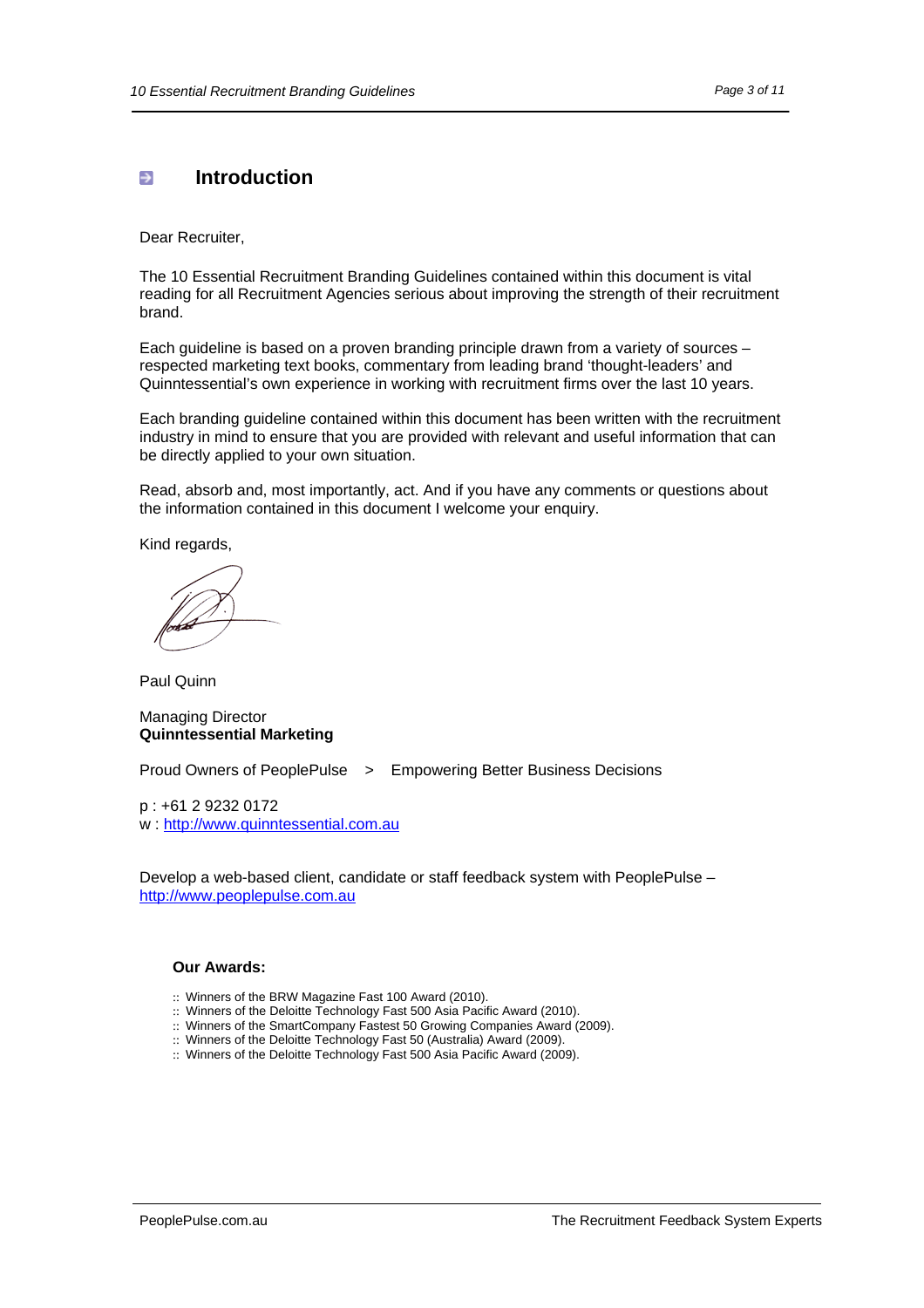#### <span id="page-3-0"></span>**What is a Brand?**  $\rightarrow$

Advertising guru David Ogilvy once described a brand as:

*"The intangible sum of a product (or service's) attributes: its name, packaging, and price, its history, its reputation, and the way it is advertised".*

Put simply, a brand is a promise: a promise to deliver a product, a service or an experience. The brand is represented in a variety of ways including but not limited to your logo, your tagline, your adverts, and your corporate websites. It encompasses everything from the décor of your office to the smile on your receptionist's face as s/he greets you. To ensure branding success you need to take all of these things into consideration and get them working together in unison to present a consistent and relevant message about your company, your products and services and the experience the customer can expect to receive when they deal with your company.

#### **Why Is Branding So Important for Recruiters?**  $\rightarrow$

Strong recruitment brands can provide the following benefits:

- 1. Your brand can **attract and repel opportunities**. It has a powerful effect on people's opinions and actions.
- 2. A strong brand can **bring repeat sales without advertising** while a bad one can cause a business to fail.
- 3. Research has proven **that people will pay more** for a brand that they trust. Strong brands can also help insulate against any price cutting tactics of your competition.
- 4. Having a strong brand or reputation **can influence people**. It can influence people to buy. It can influence people to choose you over your competitors.
- 5. A strong brand **builds a customer's confidence and trust BEFORE a sale is made.**
- 6. **Branding helps your business by simplifying your customers' decision** when they need your product or service they need only to think of you.

*"Brands are the express checkout for people living their lives at ever increasing speed."*

– Brandweek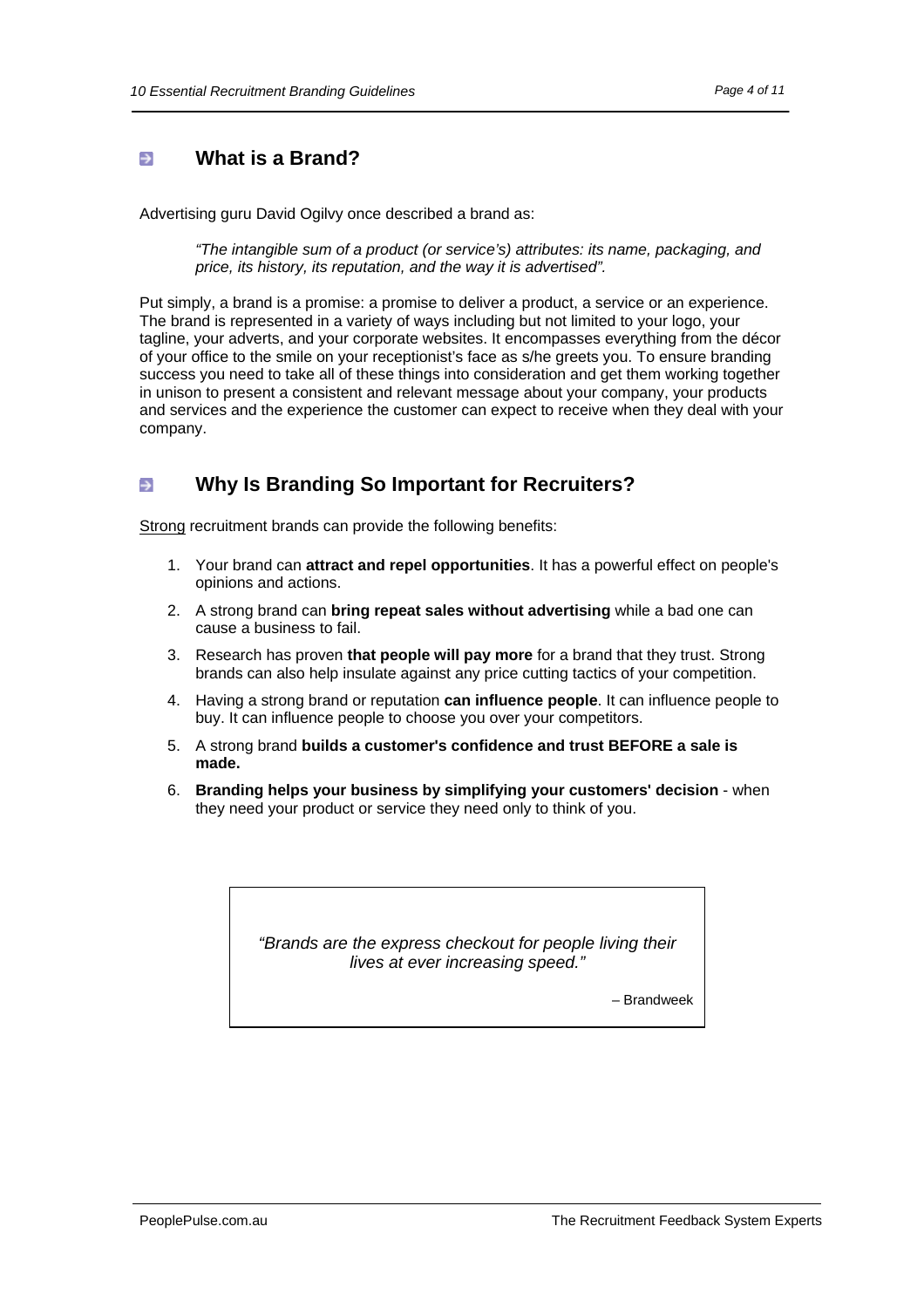# <span id="page-4-0"></span>**10 Essential Recruitment Branding Guidelines**

## **(i) Narrow the scope of the brand.**

This is a key concept from branding gurus – Al and Laura Ries.

History has proven time and time again – the narrower the focus, the more successful the brand. If McDonalds, for example were to open a chain of restaurants selling Chinese food under the McDonalds label – they would undoubtedly flop because the new product line blurs and broadens their existing brand positioning. Likewise Coke would fail if they started to sell flavoured milk using the Coke name. And if a specialist IT recruitment company tried to use its brand to sell IT software, sales would undoubtedly struggle.

The power of a brand is inversely proportional to its scope; hence the quickest way to destroy a brand is to extend your offer to include products or services that don't fit within the existing brand definition. Recruiters often make this mistake. Building a solid brand in one niche segment and then diluting that brand by entering new segments and trying to extend that brand and be all things to all people.



Brand Scope

The effect of extending the scope of your brand with products and/or services that do not fit within your existing brand scope can be seen in diminished market share, a loss of brand identity, and cannibalisation of one's own sales. Often too, the addition of new products and/or services can directly attack the strength of the core brand. For example, does Extra Strength Paracetamol imply that regular Paracetamol isn't strong enough?

NOTE: narrowing a brand's focus does not mean you have to carry a limited line of products or services, it merely means that the products and/or services you offer should "fit" within the existing brand's scope. Starbucks, for example, offer 30 different types of coffee. Thus recruitment agencies can effectively promote the same brand for products and/or services complimentary to their specialist area of recruitment but a new brand should be created for new non-recruitment related services.

In short, your goal is to broaden your appeal, and narrow your position.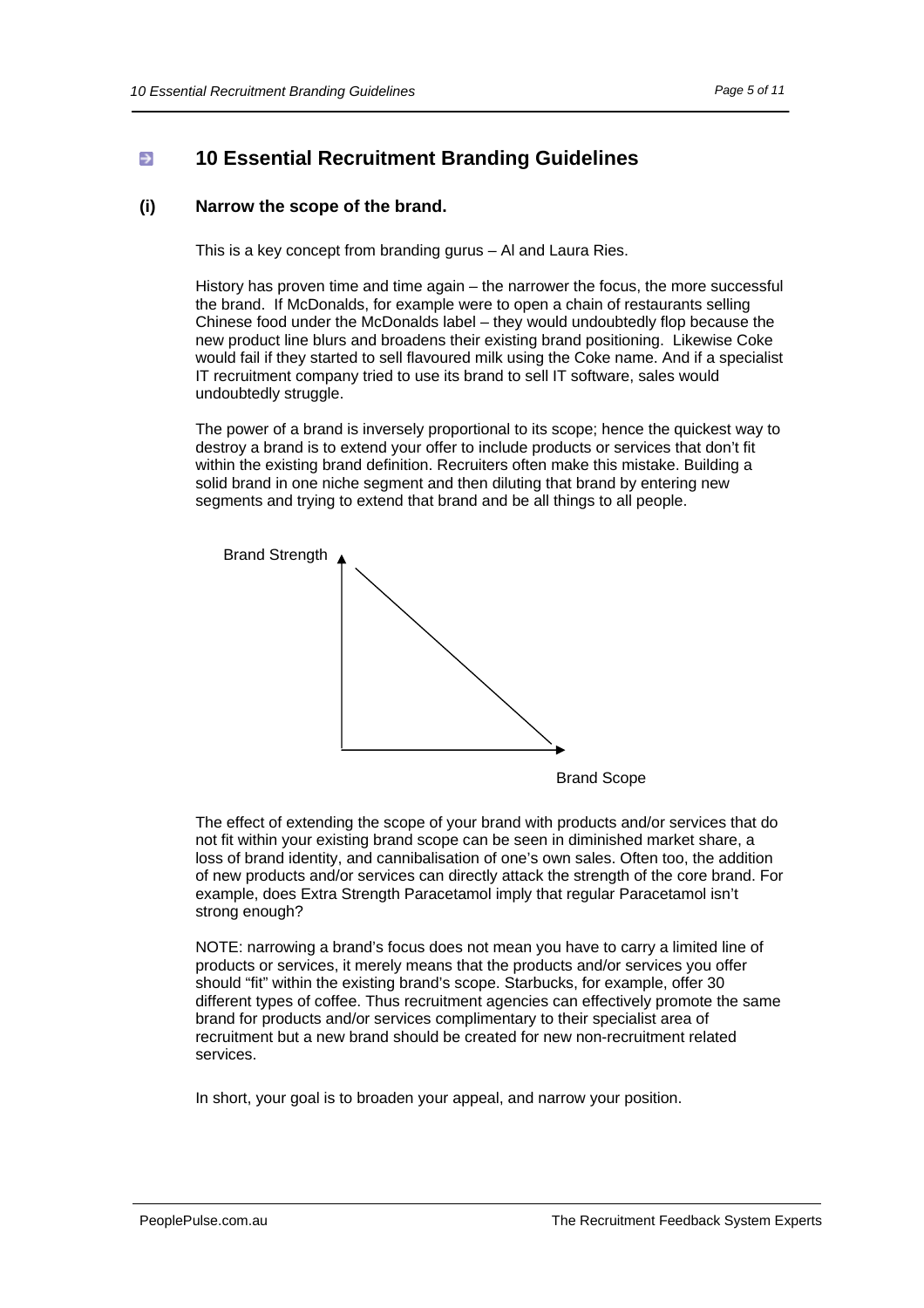## <span id="page-5-0"></span>**(ii) Brand Extensions, sub-brands, sibling brands.**

A brand extension uses the name of an existing brand either in part or in full and adds additional words to extend its meaning. For example, Julia Ross offering 'Julia Ross IT' and 'Julia Ross Executive' as was tried in the late 1990s.

Brand extensions are often used in recruitment; agencies argue that they are capitalising on the dominant brand's reputation. However, far from capitalising on the core brand, often brand extensions do more harm than good; eroding the very reputation that the agency seeks to promote.

Every brand has an identity or meaning and it is this meaning that should drive whether or not you use brand extensions. The key to whether they will or won't work comes down to two key questions:

- (i) What does your brand stand for now in the mind of your audience?
- (ii) Would a brand extension diminish your perceived speciality or enhance it?

If the answer to the second question is "diminish", then you should consider creating a new brand.

A general rule of thumb is that if your agency's brand is positioned as an industry / niche specialist, and you are planning on entering a new market or industry where customers would ideally perceive your agency as a specialist, then a new brand is required. Consider the following fictitious example:

'Periwinkle Staffing' is a recruitment agency that has worked hard to position themselves as a specialist accounting recruiter. After three years in this market Periwinkle is ready to expand. And because one of their founders has experience in the legal arena they've decided to break into this market with a brand extension: "Periwinkle Legal Staffing".

The outcome of this strategy: failure. Clients and candidates are confused about what Periwinkle now do – *'Are they accounting or legal specialists? They used to specialise in Accounting but now I'm not so sure?'* Because of the perception that a recruiter requires quite unique skills and industry experience to be effective in both the accounting and legal recruitment markets, clients and candidates find it hard to conceive that Periwinkle – the accounting specialists – can also be effective in legal recruitment. Accordingly, Periwinkle Staffing's brand strength begins to erode.

The smarter alternative? 'Periwinkle Staffing' has built significant brand equity as an accounting specialist, thus in order to gain credibility and maximise the opportunity for success in the legal recruitment market the company needs to launch a new specialist brand name for it's legal recruitment operation.

#### **Examples from outside our industry:**

- In the 1980s Gucci went through a period of almost unfettered licensing: at one point, 22,000 items bore the company's name in up to ten different logo formats. Sales plunged.
- Toyota launched Lexus because the Toyota brand couldn't fill the luxury car category. Customers buy a Lexus not because it's made by Toyota, but in spite of it. Hence the brand is marketed as 'Lexus' as opposed to 'Toyota Lexus'.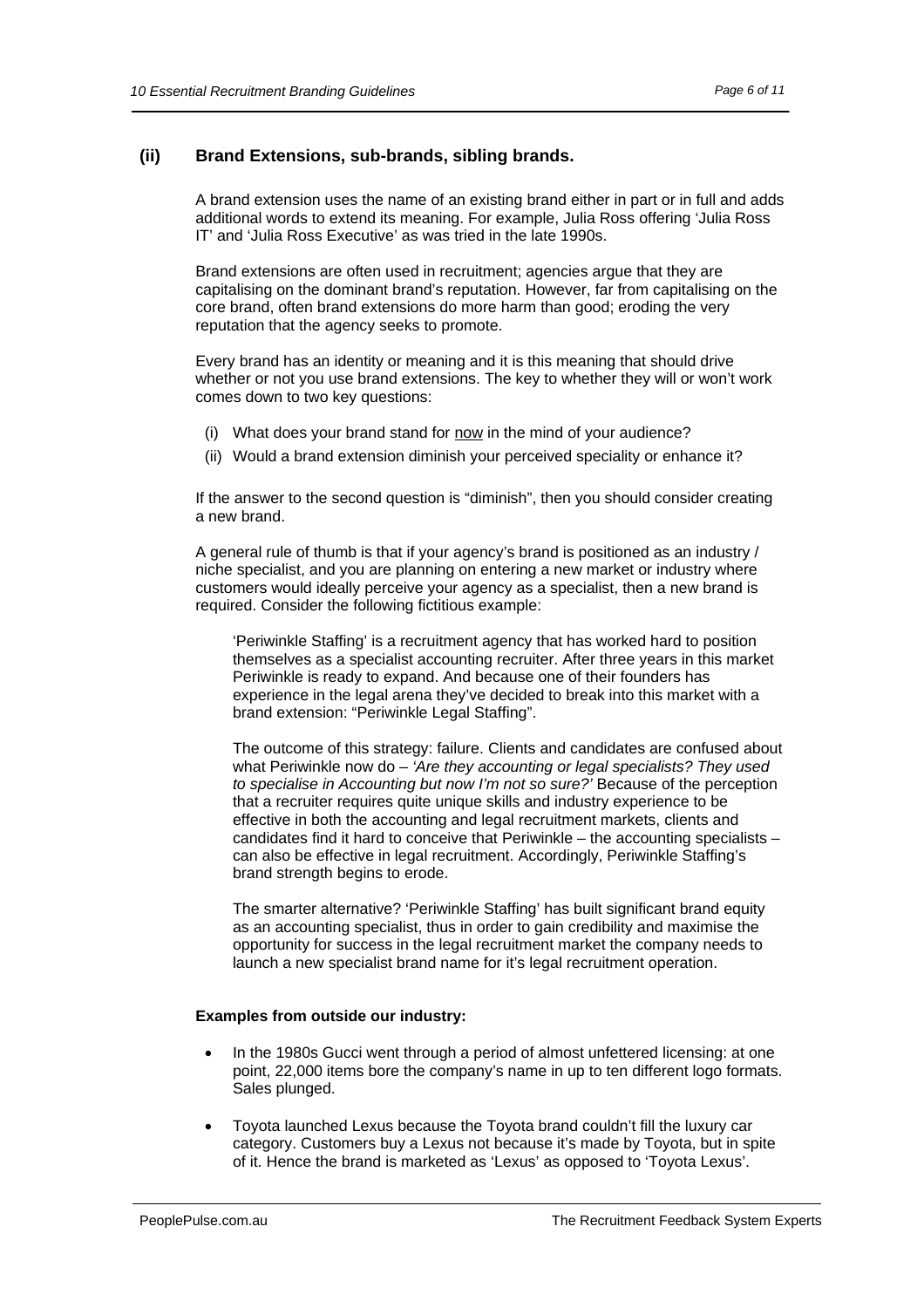<span id="page-6-0"></span>• Holiday Inn launched 'Holiday Inn Crowne Plaza' in the USA, an executive level chain of hotels. Research, however, showed that customers considered it a nice hotel but too expensive for the Holiday Inn chain. The company finally got the message, removed "Holiday Inn" from the name, and the Crowne Plaza business began to grow.

## **(iii) Own a word in your prospect's mind.**

Volvo owns 'safety'. Mercedes owns 'prestige'. 3M owns 'innovation'. Kleenex owns 'tissue'. Your brand cannot be all things to all people. In fact the most important aspect of a brand is its single-mindedness. You can communicate this singlemindedness by owning a word or category; the more specific the word used to describe what customers can expect the better.

## **(iv) Everyone loves a Specialist.**

Who would you prefer to work on your triple bypass surgery?

Your local doctor? A heart specialist fresh out of medical school? OR a heart specialist who has been performing triple bypass surgeries for the past 15 years?

It is a basic human instinct to equate experience and specialist knowledge with better performance and when clients decide which recruiter to use this instinct comes into play for them too.

By specialising in one area, every time a potential client has a 'fire' in your area of speciality you will be remembered and called on for your 'fire fighting' skills. It's better to be a specialist than the 'safe unknown' – as Dire Straits once sang*, "Sitting on the fence is a dangerous course: you might get a bullet from the peace keeping force".*

In short, customers want to deal with agencies that speak their language. Being a specialist helps to reinforce your understanding of the nuances of your customer's market.

#### **(v) Perception is reality.**

Purchased a bottle of perfume or cologne for your partner recently? A \$250 bottle and a \$25 bottle might in fact cost the same to manufacture …often it's little more than the marketing that sets them apart.

The same applies to your agency; what really matters is how your clients and candidates perceive you. For more than 5 years Quinntessential has run a survey amongst recruitment agency owners asking to describe their key differentiator. Without question the most common response received is 'The skills and service provided by our consultants'. Two points to note here: (i) if every second agency promotes the same point of difference, then it's really not a difference at all. And (ii) if you think your consultants deliver market-leading service but research reveals that this may not be the case, then every time you try to grow your business by promoting service excellence you will suffer disappointment.

That's why gaining a clear understanding of your client's real perceptions of your business will help you better position your agency to take advantage of the inherent strengths of your brand and to minimise any perceived weaknesses. And don't just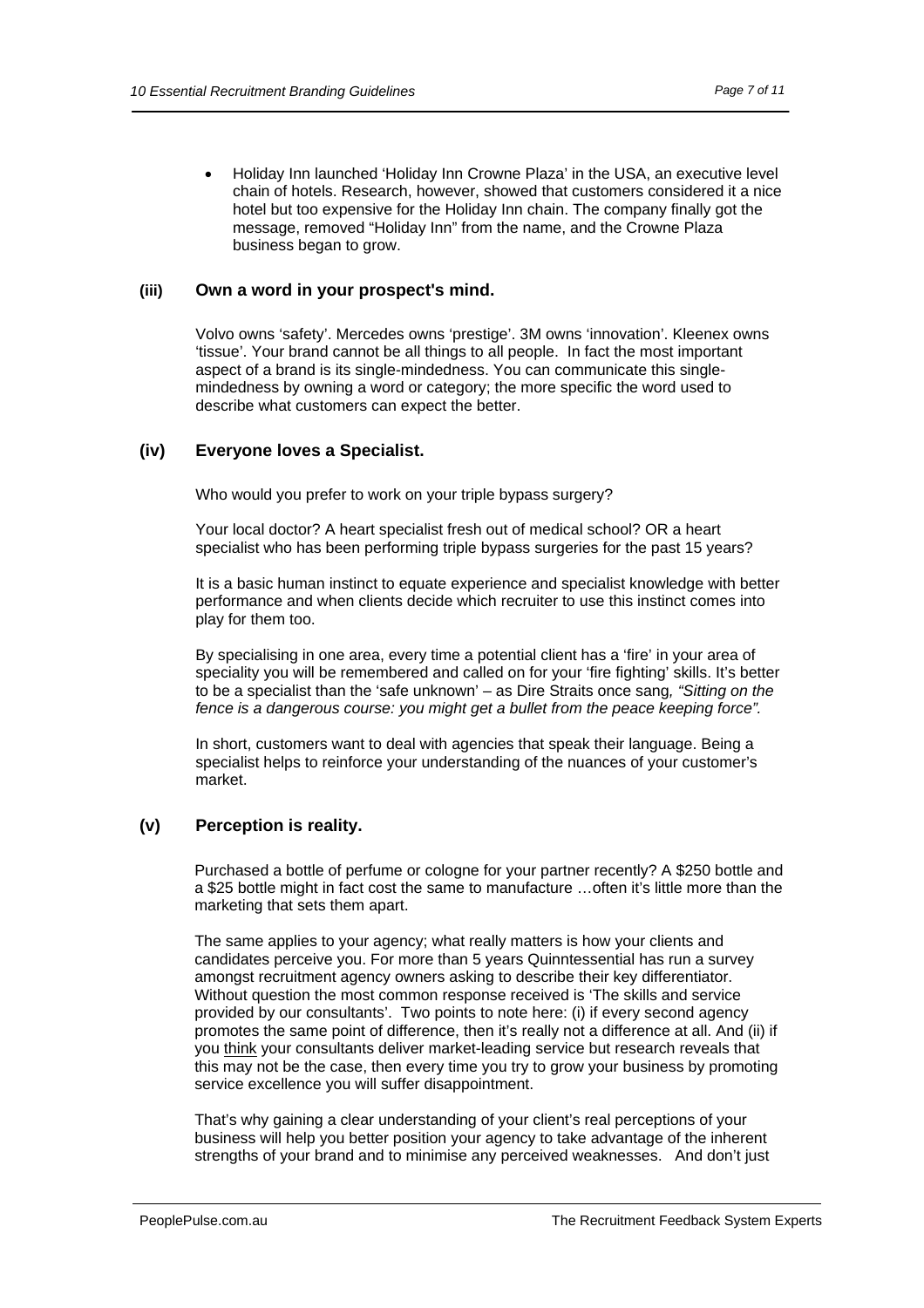<span id="page-7-0"></span>treat this 'reality check' as a once a year exercise either – leading brands like Apple, Amazon and eBay take the opportunity collect client feedback at every key touch point in the buying process.

#### **(vi) Understand the relationship between brand strength & margin pressure**

"Margin pressure from larger recruitment firms" is often highlighted in recruitment publications as one of the key competitive pressures faced by small to medium sized recruiters.

In essence, unless your strategy specifically focuses on being the lowest cost supplier (eg. The Flight Centre, Bunnings Warehouse, Walmart in the US), then significant margin pressure is often the result of a weak brand. Why? Because if your brand name and reputation were so strong that your clients demanded your services, margins would have very little impact on the decision making process.



**Margin Pressure** 

At the other end of the spectrum, however, if you have no competitive differentiation whatsoever, then the decision making process essentially comes down to (a) can you deliver?, and (b) how cheap can you deliver for? As such, there is an inverse relationship between margin pressure and brand strength.

Recruitment Agencies must recognise this relationship and invest in creating a truly differentiated brand that stands for something clients and candidates truly value. When clients seek you out as the recognised leader in their segment, then margin pressure all but subsides.

#### **(vii) Be consistent.**

*"To establish a favourable and well-defined brand personality with the consumer the advertiser must be consistent. You can't use a comic approach today and a scientist in a white jacket tomorrow without diffusing and damaging your brand personality."* 

- Morris Hite.

BMW has been calling itself "the ultimate driving machine" for more than 35 years. Markets may change, but brands should very rarely be tampered with. In times of change or uncertainty your brand should remain a guiding light of consistency. Consistency breeds familiarity and trust. Trust results in sales.

Contrary to what we often see with many well-known recruiters, decisions to change colours, logos and brand taglines should not be taken lightly.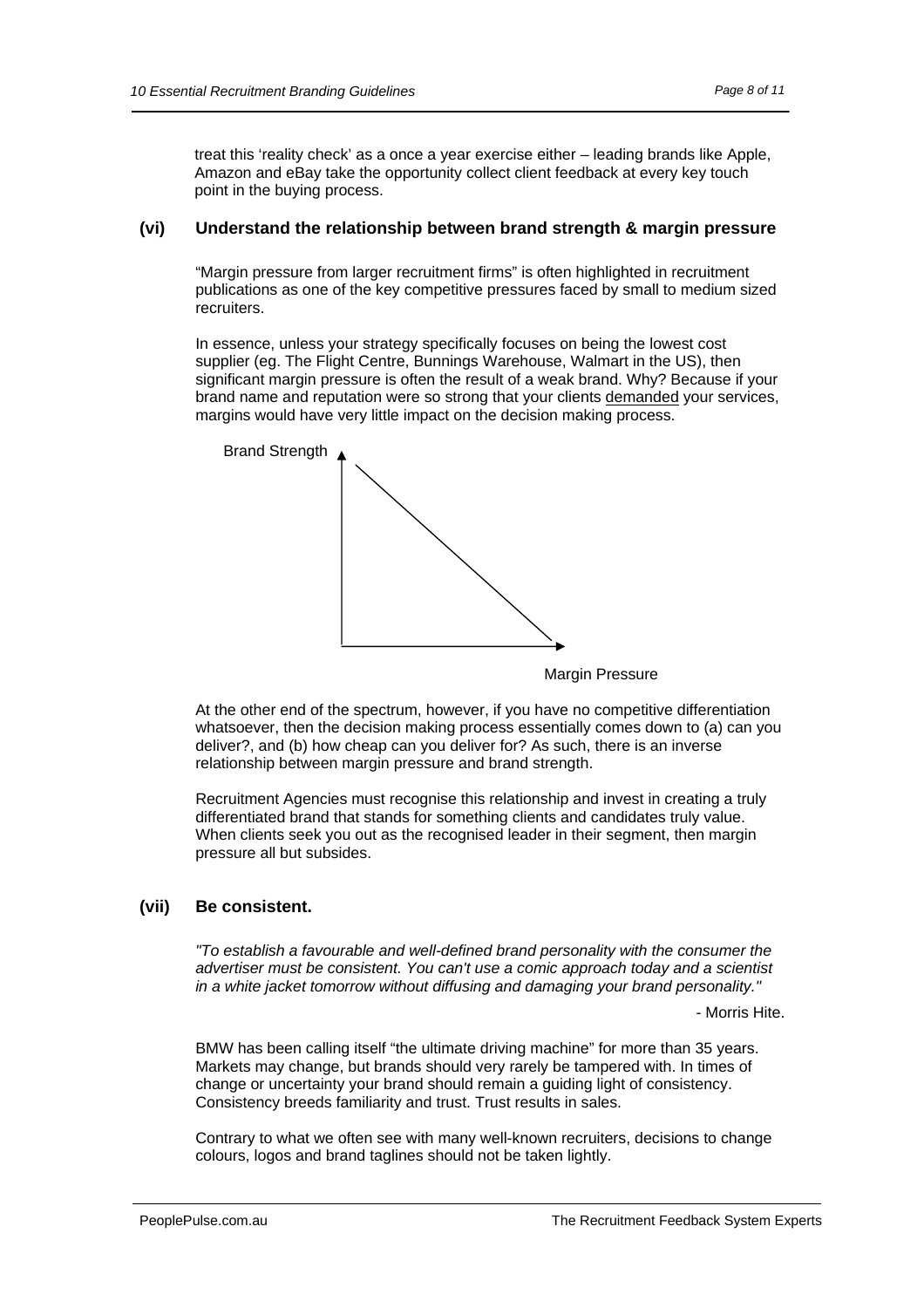## <span id="page-8-0"></span>**(viii) Know your 'Point of difference'.**

Your brand must promote a strong 'point of difference' that is truly valued by your target market (ie. backed up by research).

> *"Many brands are really just brand names because they either have lost their distinctive characteristics or are not perceived to be unique."*

> > - Duane E. Knapp, The Brand Mindset.

The first step in this process is to understand your customers: their likes and dislikes, their needs and wants, what they truly value, and how these needs relate to the services you provide. Then take this information and compare your brand to the brands of your competitors – is there a clear point of difference? The ultimate goal is to address the question of why your customers should use you over your competitors. Focus on building both tangible and intangible answers to this question and you will dramatically increase your likelihood of growing a strong and meaningful brand.

Communicate what is unique about your brand as often and consistently as you can. As your customers' awareness of your brand and what it can do for them increase, so too should your sales.

#### **(ix) Align Your Brand with your Strategy, Mission and Values.**

Your brand position should be reflected in your agency's strategy, mission, vision, and values.

Your brand's positioning is your 'True North' for all of your business activities, not just your marketing strategy. Virgin Blue's brand personality, for example, is reflected in everything they do – the tangible (eg. their staff uniforms) and intangible (eg. the 'cando' attitude they look for in new recruits). Hence Virgin Blue's brand positioning closely aligns to the company's strategy, mission and vision to deliver one powerful and consistent message.

## **(x) Understand the relationship between PR and Branding.**

Brands that are capable of generating favourable publicity in the media have a far greater likelihood of success in the marketplace. Anita Roddick built the Body Shop into a global brand with no advertising, but with massive amounts of publicity. Starbucks also followed this formula to success – it's a massive global brand name but when was the last time you saw Starbucks with a paid advertisement on TV or in Magazines?

Public Relations activities are an extremely effective way to launch your new brand to a wide audience. Conversely, advertising is often more effective once credibility has been established in the media and when used to sustain (or defend) your presence.

In the recruitment arena, the powerful brand of Morgan & Banks grew to dominance in the 1990s largely off the back of a concerted public relations strategy. By releasing insightful employer survey results to the media each quarter the brand quickly became the 'go to' for all TV/radio/newspaper media enquiries relating to recruitment matters.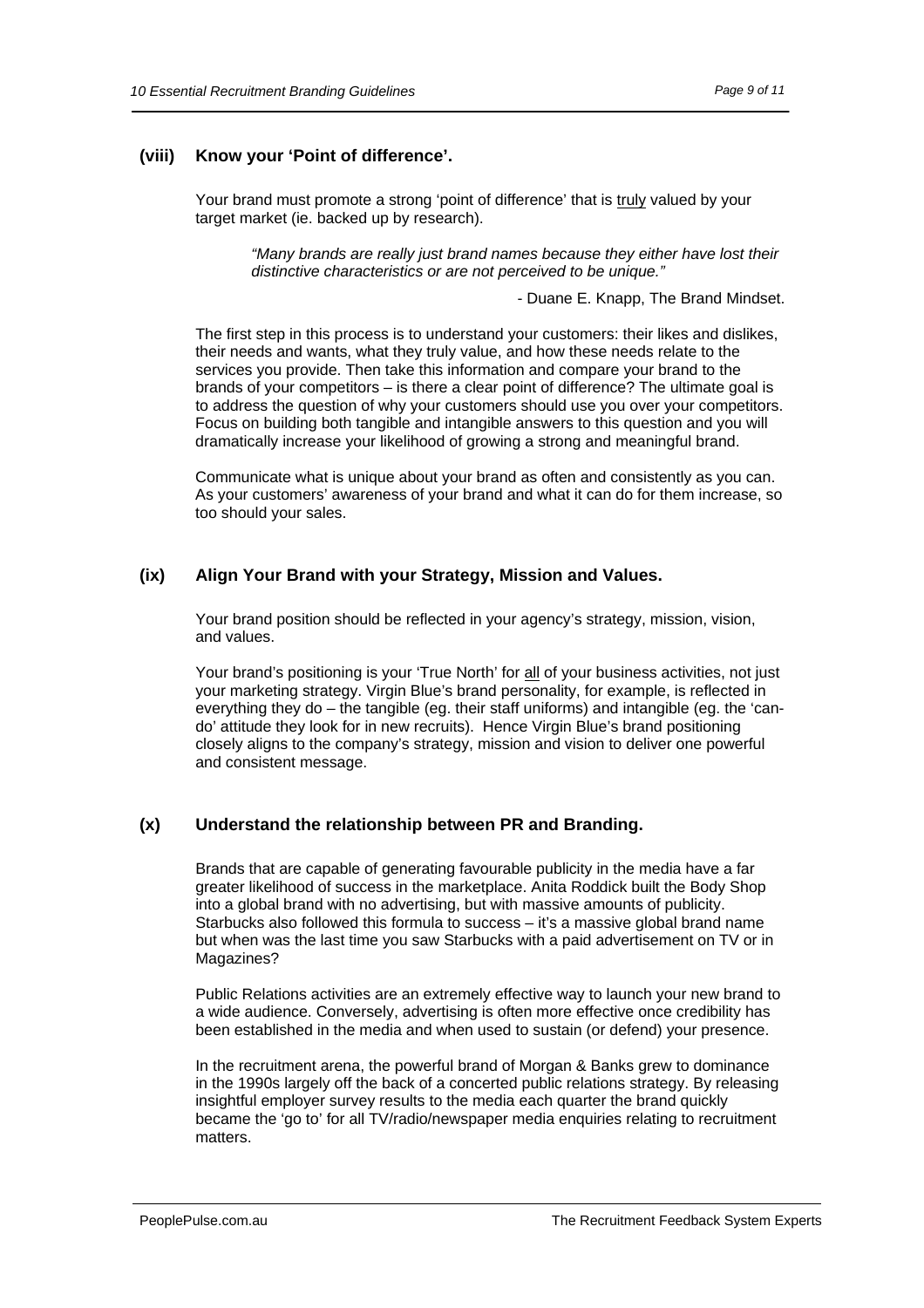#### <span id="page-9-0"></span> $\rightarrow$ **How well do you know your brand?**

Use our 5 minute brand health check to see how well you know your brand:

- 1. Do you know what your clients, candidates and staff think about your brand? Write a sentence that describes what each stakeholder thinks when they see your brand.
- 2. Does your brand clearly reinforce why someone should choose you over your competitors?
- 3. Do you know your brand's core values? How well do you promote these values?
- 4. Is your brand promoted consistently throughout your organisation and across all mediums?
- 5. Could all staff tell you what your brand stands for without prompting? Would their answers be consistent?
- 6. How well does your brand align with your client and candidate needs?
- 7. Do you 'own' a word or category in the minds of your prospects?
- 8. How well does your brand align with your corporate strategy and company culture?
- 9. Have you identified your Unique Selling Propositions? Does your brand reinforce these differences?
- 10. Do you have a brand positioning statement and tagline? How consistently is it promoted to your target audience?
- 11. Do you measure brand strength by asking your customers about their perceptions of your brand in a formalised way? How often? (Should be at least once a year).

#### **Need help?**  $\rightarrow$

Quinntessential is an Australian-based marketing firm that helps recruitment agencies and HR departments attract and retain candidates and clients via a suite of subscription-based online products and services.

Our core product is **PeoplePulse** – the popular online survey software used by over 75 recruitment agencies to collect and report on actionable client and candidate feedback. (Find out more: [http://www.peoplepulse.com.au\)](http://www.peoplepulse.com.au/).

While we are not branding consultants, we understand that all successful branding and marketing strategies are built on a foundation of customer intimacy. This insight is exactly what PeoplePulse delivers.

Our proven online survey software helps both big and small recruiters get closer to their candidates and clients by systemising their client and candidate feedback systems. PeoplePulse clients include Adecco, Hudson, Talent 2 and Michael Page right through to small 3 person agencies.

#### **What's more …**

Our feedback systems will have a direct positive impact on your bottom line.

How so?

Because we work with you to integrate some simple, proven business-generating and referral questions into your client and candidate questionnaires. You can rest assured that every person who comes into contact with your business will be asked their opinion and asked if they know of anyone else you might be able to help.